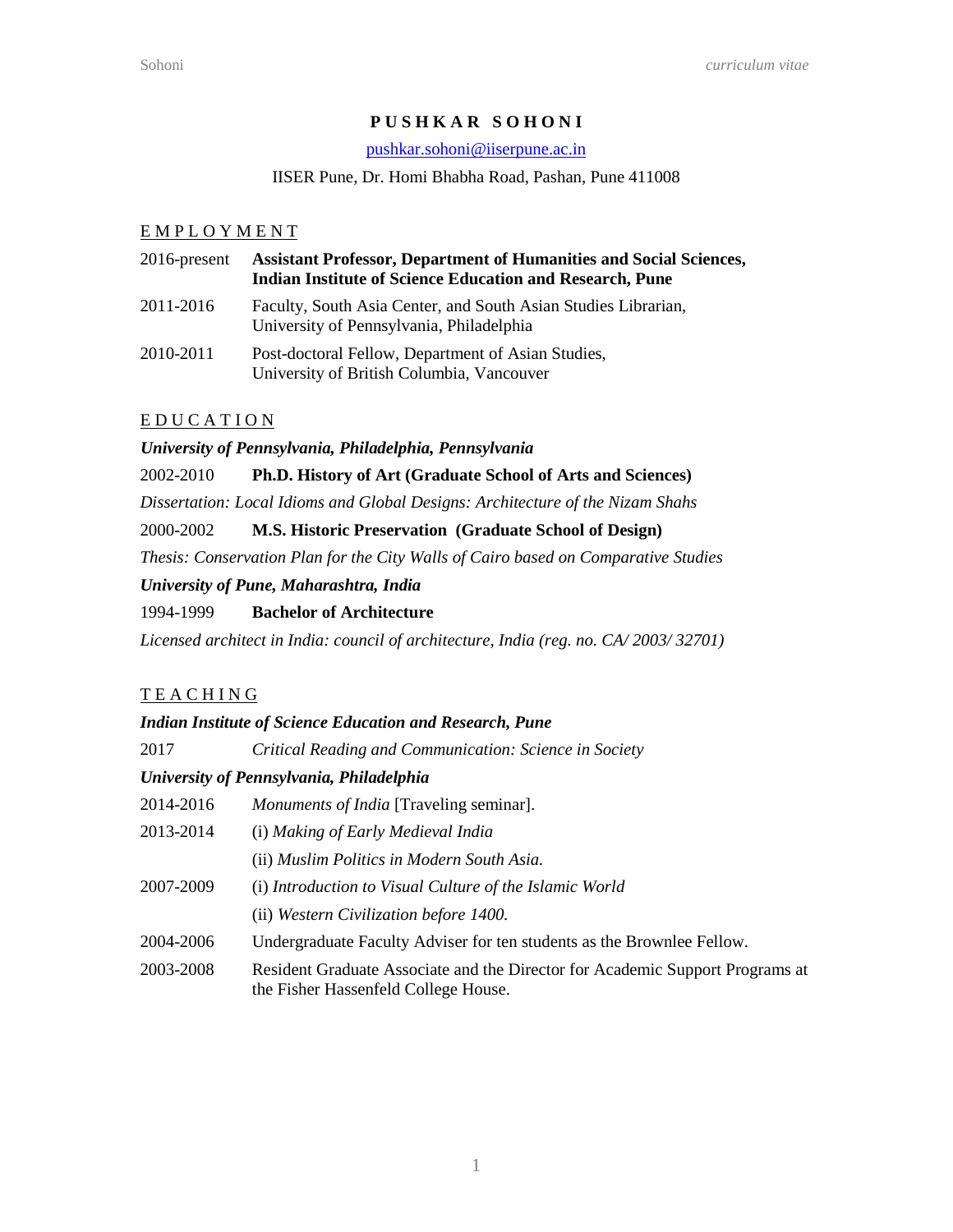| 2005 | Grader for Survey of Indian Art and Architecture.                                                                       |
|------|-------------------------------------------------------------------------------------------------------------------------|
|      | Teaching Assistant for <i>Architect and History</i> [Prof. Lothar Haselberger].                                         |
| 2004 | Teaching Assistant for <i>Architect and History</i> [Prof. David Brownlee].                                             |
|      | Teaching Assistant for Roman Art and Architecture [Prof. Ann Kuttner].                                                  |
|      | Writing Fellow for the Center for Programs in Contemporary Writing for<br>Architecture Today [Prof. Witold Rybczynski]. |
| 2003 | Teaching Assistant for The Modern City [Prof. David Brownlee].                                                          |

## *University of British Columbia, Vancouver*

| 2010-2011 | (i) History of Art and Architecture in South Asia     |
|-----------|-------------------------------------------------------|
|           | (ii) Knowledge Systems of the Indo-Persian Cosmopolis |
|           | (iii) History of Islam in South Asia.                 |

# *University of the Arts, Philadelphia*

2010 *Arts of India*.

# FELLOWSHIPS AND AWARDS

| 2016-17   | (with C. Ryan Perkins) American Institute of Pakistan Studies (AIPS) Workshop<br>Series Award for the Cataloging and Preservation of the Anjuman-i Taraqqi-i<br>Urdu Library in Karachi. |
|-----------|------------------------------------------------------------------------------------------------------------------------------------------------------------------------------------------|
| 2014-15   | (with Lisa Mitchell and Raili Roy) Global Engagement Fund Award for<br>Undergraduate Research & Cultural Immersion Experiences in India, University<br>of Pennsylvania.                  |
| 2012-13   | Fellow, Penn Humanities Forum - Mellon Faculty Research Seminar<br>'Peripheries' at the University of Pennsylvania.                                                                      |
| 2010-2011 | Post-Doctoral Teaching Fellow at the University of British Columbia.                                                                                                                     |
| 2010      | Fellow, Kunsthistorisches Institut, Florence (Max-Planck Institute) for the<br>program 'Art, Space and Mobility in the Early Ages of Globalization 400-1650'.                            |
| 2008-2009 | American Institute of Indian Studies (AIIS) Junior Research Fellowship.                                                                                                                  |
| 2008      | Getty Research Institute (GRI) Dissertation Workshop Grant.                                                                                                                              |
| 2007-2008 | Carl Zigrosser Fellow at the Philadelphia Museum of Art (PMA).                                                                                                                           |
| 2006      | Latner Fellow, Department of History of Art, University of Pennsylvania.                                                                                                                 |
| 2002-2006 | William Penn Fellow at the University of Pennsylvania.                                                                                                                                   |
| 2004-2005 | Brownlee Fellow in the College House system at the University of Pennsylvania.                                                                                                           |
| 2004      | Department of History of Art Travel Grant.                                                                                                                                               |

# PUBLICATIONS

## *Books*

Contract *The Architecture of a Deccan Sultanate: Courtly Practice and Royal Authority in Late Medieval India* (London: I.B. Tauris).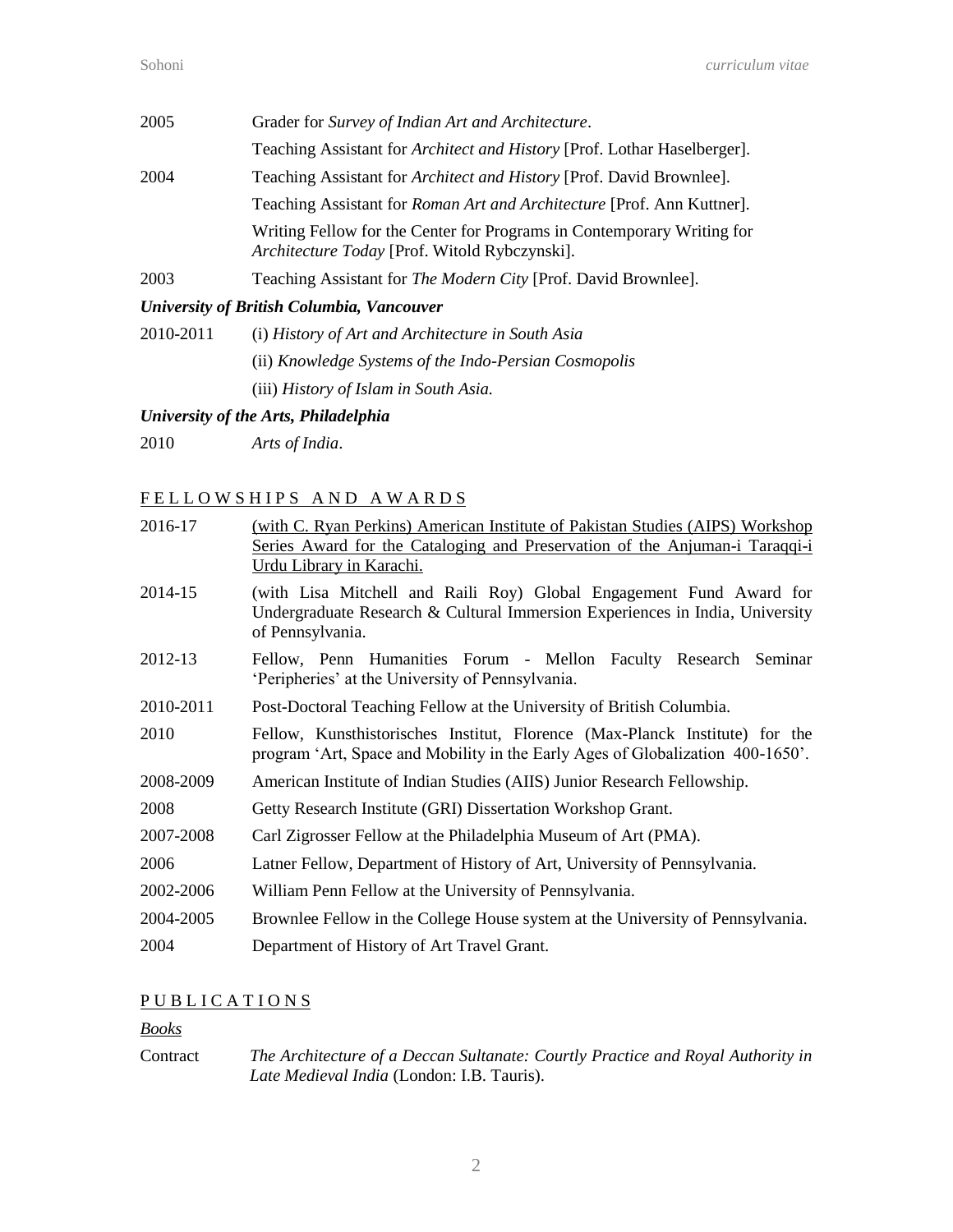| In Press | (with Kenneth X. Robbins) Jewish Heritage of the Deccan: Mumbai, the Konkan<br>coast, Pune (Mumbai; London: Jaico; Deccan Heritage Foundation).                                                                                                                                                            |
|----------|------------------------------------------------------------------------------------------------------------------------------------------------------------------------------------------------------------------------------------------------------------------------------------------------------------|
| 2015     | Aurangabad with Daulatabad, Khuldabad, Ahmadnagar (Mumbai; London:<br>Jaico; Deccan Heritage Foundation, 2015).                                                                                                                                                                                            |
|          | Peer-reviewed Book Chapters and Journal Articles                                                                                                                                                                                                                                                           |
| In press | 'Imbrication and Implication: Early Maratha Architecture and the Deccan<br>Sultanates' in Archives of Asian Art (2018).                                                                                                                                                                                    |
|          | 'Hunt for a Location: Founding Cities in South and South-East Asia' in the<br>section Encounters with Folklore in Asian Ethnology (2017).                                                                                                                                                                  |
|          | 'Non-issue of Coinage: the Monetary Policies of the Post-Bahamani Sultanates'<br>in Journal of the Royal Asiatic Society (2017).                                                                                                                                                                           |
|          | 'Old Fights, New Meanings: Lions and Elephants in Combat' in Res:<br>Anthropology and Aesthetics (2017).                                                                                                                                                                                                   |
| 2016     | 'A Tale of Two Imperial Residences: Aurangzeb's Architectural Patronage' in<br>Journal of Islamic Architecture, vol. 4, issue 2 (Dec 2016), pp. 63-69.                                                                                                                                                     |
|          | 'Marathi of a single type: the demise of the Modi script' in <i>Modern Asian Studies</i> ,<br>vol. 50, issue 5 (Sep 2016).                                                                                                                                                                                 |
|          | 'Vernacular as a Space: Writing in the Deccan' in South Asian History and<br>Culture, vol. 7, no. 3 (2016), pp. 258-270.                                                                                                                                                                                   |
|          | 'Paper Documents and Copper Plates: Localization of Hegemonic Practices' in<br>Bulletin of the School of Oriental and African Studies, vol. 79, no.1 (Feb 2016),<br>pp. 87-101.                                                                                                                            |
| 2015     | 'Continuities in the Sacred Landscape: Ellora, Khuldabad and the Temple of<br>Ghrishneshwara' in Syed Ayub Ali (ed.), Studies in Medieval Deccan History:<br>Dr. M.A. Nayeem felicitation volume (Warangal; New Delhi: Deccan History<br>Society; Indian Council of Historical Research, 2015), pp. 56-68. |
|          | 'From Defended Settlements to Fortified Strongholds: Responses to Gunpowder<br>in the Early Modern Deccan' in South Asian Studies (British Association of South<br>Asian Studies), vol. 31, no. 1 (Jan 2015), pp. 111-126.                                                                                 |
| 2014     | 'Gaining Pious Merit and Creating Images of Paradise: Gardens and Irrigation'<br>in K. Krishna Naik and E. Siva Nagi Reddy (eds.), Cultural Contours of History<br>and Archaeology: in honour of Snehasiri Prof. P. Chenna Reddy, vol. 2 (New<br>Delhi: B.R. Publishing Corporation, 2014), pp. 111-119.   |
|          | Patterns of Faith: Mosque Typologies and sectarian affiliation in the kingdom of<br>Ahmadnagar' in David Roxburgh (ed.), Seeing the Past—Envisioning Islamic Art<br>and Architecture: Essays in Honor of Renata Holod (Leiden: Brill, 2014), pp.<br>110-127.                                               |
|          | 'Medieval Chaul under the Nizam Shahs: an Historic and Archaeological<br>Investigation' in Laura E. Parodi (ed.), The Visual World of Muslim India: The<br>Art, Culture and Society of the Deccan in the Early Modern Era (London: I.B.<br>Tauris, 2014), pp. 53-75.                                       |
| 2011     | (with Klaus Rötzer) 'Nature, Dams, Wells and Gardens: The Route of Water in<br>and around Bidar' in Daud Ali and Emma Flatt (ed.), Garden and Landscape<br>Practices in Pre-Colonial India (New Delhi: Routledge, 2011), pp. 54-73.                                                                        |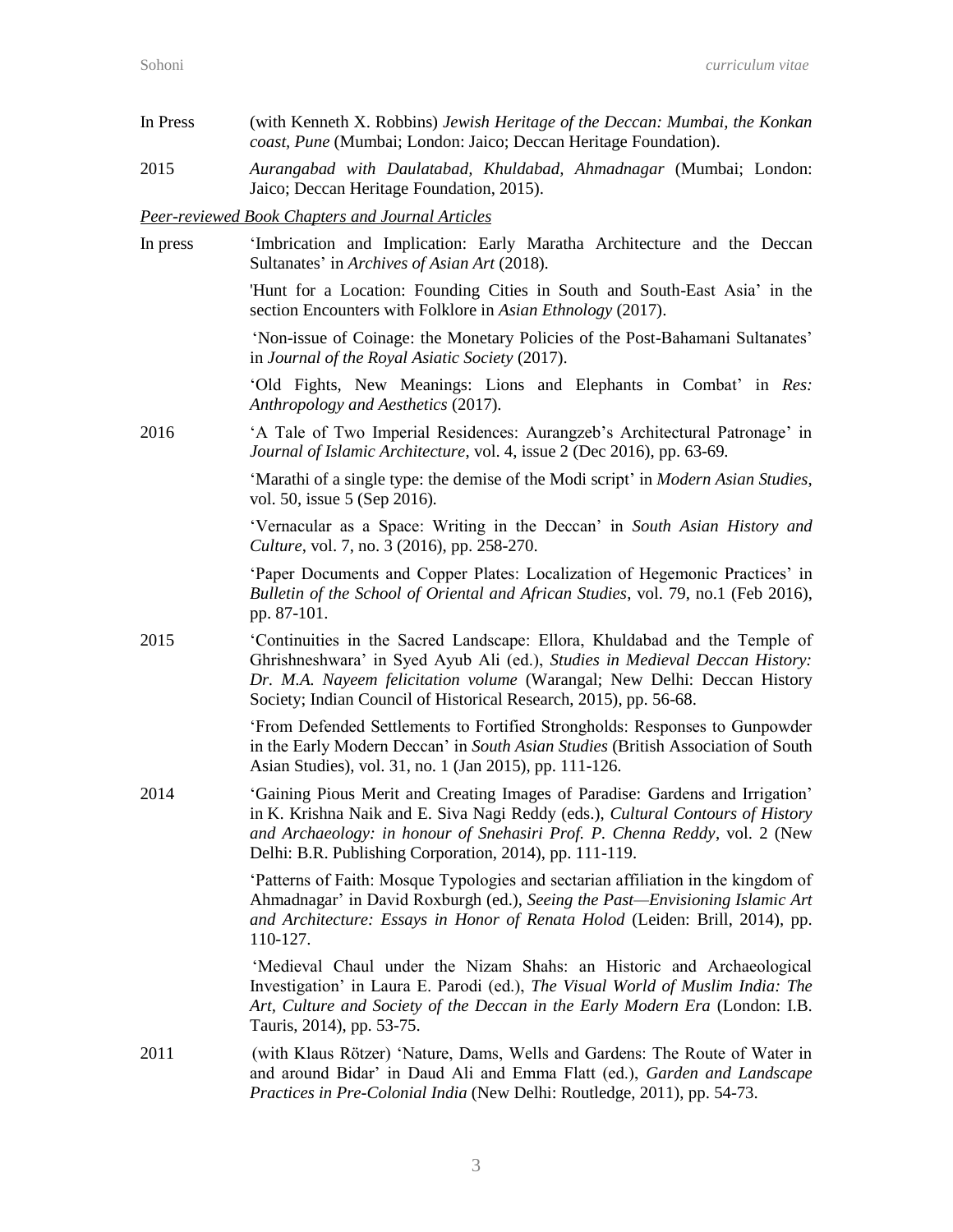| 2010                | 'Architecture of the Nizam Shahs' in Helen Philon (ed.), Silent Splendour:<br>Palaces of the Deccan, 14th-19th Centuries (Mumbai: Marg Publications, 2010),<br>pp. 56-65.                                                                                                                                                                                          |
|---------------------|--------------------------------------------------------------------------------------------------------------------------------------------------------------------------------------------------------------------------------------------------------------------------------------------------------------------------------------------------------------------|
| 2009                | (with Amol Kulkarni) 'Index to the Annual Reports of the Archaeological<br>Department of His Exalted Highness The Nizam's Dominions' in Journal of<br>Deccan Studies, vol. 6, no. 1 (Jan-Jun 2009), pp. 41-78.                                                                                                                                                     |
| 2007                | 'Change and memory in Farah Bagh' in Journal of Deccan Studies, vol. 4 no. 2<br>(Jul-Dec 2007), pp. 59-77.                                                                                                                                                                                                                                                         |
| <b>Book Reviews</b> |                                                                                                                                                                                                                                                                                                                                                                    |
| 2016                | Thomas R. Trautmann, <i>Elephants and Kings: an environmental history</i> (Chicago:<br>The University of Chicago Press, 2015) in South Asian History and Culture, vol.<br>7, no. 4 (2016).                                                                                                                                                                         |
|                     | Nile Green, Making Space: Sufis and Settlers in Early Modern India (Oxford:<br>Oxford University Press, 2012) in International Journal of Islamic Architecture,<br>vol. 5, no. 1 (March 2016), pp. 213-214.                                                                                                                                                        |
| <b>Blogs</b>        |                                                                                                                                                                                                                                                                                                                                                                    |
| 2015                | 'Primary Sourcing: Traveling for Collection Development' for the site<br>International and Area Studies Collections in the 21st Century                                                                                                                                                                                                                            |
|                     | [https://sites.utexas.edu/iasc21/2015/08/24/primary-sourcing-traveling-for-<br>collection-development/].                                                                                                                                                                                                                                                           |
| 2013                | 'Indian Diaries at Penn' for the site Unique at Penn                                                                                                                                                                                                                                                                                                               |
|                     | [https://uniqueatpenn.wordpress.com/2013/12/11/indian-diaries/].                                                                                                                                                                                                                                                                                                   |
|                     | 'Collecting Unusual Material: Notes from the Field' for the site Unique at Penn                                                                                                                                                                                                                                                                                    |
|                     | [https://uniqueatpenn.wordpress.com/2013/08/12/collecting-unusual-material-<br>notes-from-the-field/].                                                                                                                                                                                                                                                             |
| 2012                | 'Films in Press' for the site Unique at Penn                                                                                                                                                                                                                                                                                                                       |
|                     | [https://uniqueatpenn.wordpress.com/2012/09/21/films-in-press/].                                                                                                                                                                                                                                                                                                   |
|                     | Illustrations, Maps, and Photographs                                                                                                                                                                                                                                                                                                                               |
| 2014                | Fig. 1 in Deborah Hutton and Rebecca Tucker, 'The Worldly Artist in the<br>Seventeenth Century: The Travels of Cornelis Claesz. Heda,' Art History, vol.<br>37, no. 5 (November 2014), pp. 861-889.                                                                                                                                                                |
| 2014                | Maps on page ii and page xvi in Laura E. Parodi (ed.), The Visual World of<br>Muslim India: The Art, Culture and Society of the Deccan in the Early Modern<br><i>Era</i> (London: I B Tauris, 2014).                                                                                                                                                               |
| 2013                | Fig. 2 in Benjamin Fleming, 'Ellora Cave 16 and the Cult of the Twleve<br>Jyotirlingas' in Pia Brancaccio (ed.), Living Rock: Buddhist, Hindu and Jain<br>Cave Temples in the Western Deccan (Mumbai: Marg Foundation, 2013), pp.<br>116-125.                                                                                                                      |
| 2010                | Fig. 2 and Fig. 3 in Michael W. Meister, 'Palaces, Kings, and Sages: World<br>Rulers and World Renouncers in Early Buddhism,' Eli Franco and Monika Zin<br>(eds.), From Turfan to Ajanta: festschrift for Dieter Schlingloff on the occasion<br>of his eightieth birthday (Bhairahawa, Rupandehi: Lumbini International<br>Research Institute, 2010), pp. 651-670. |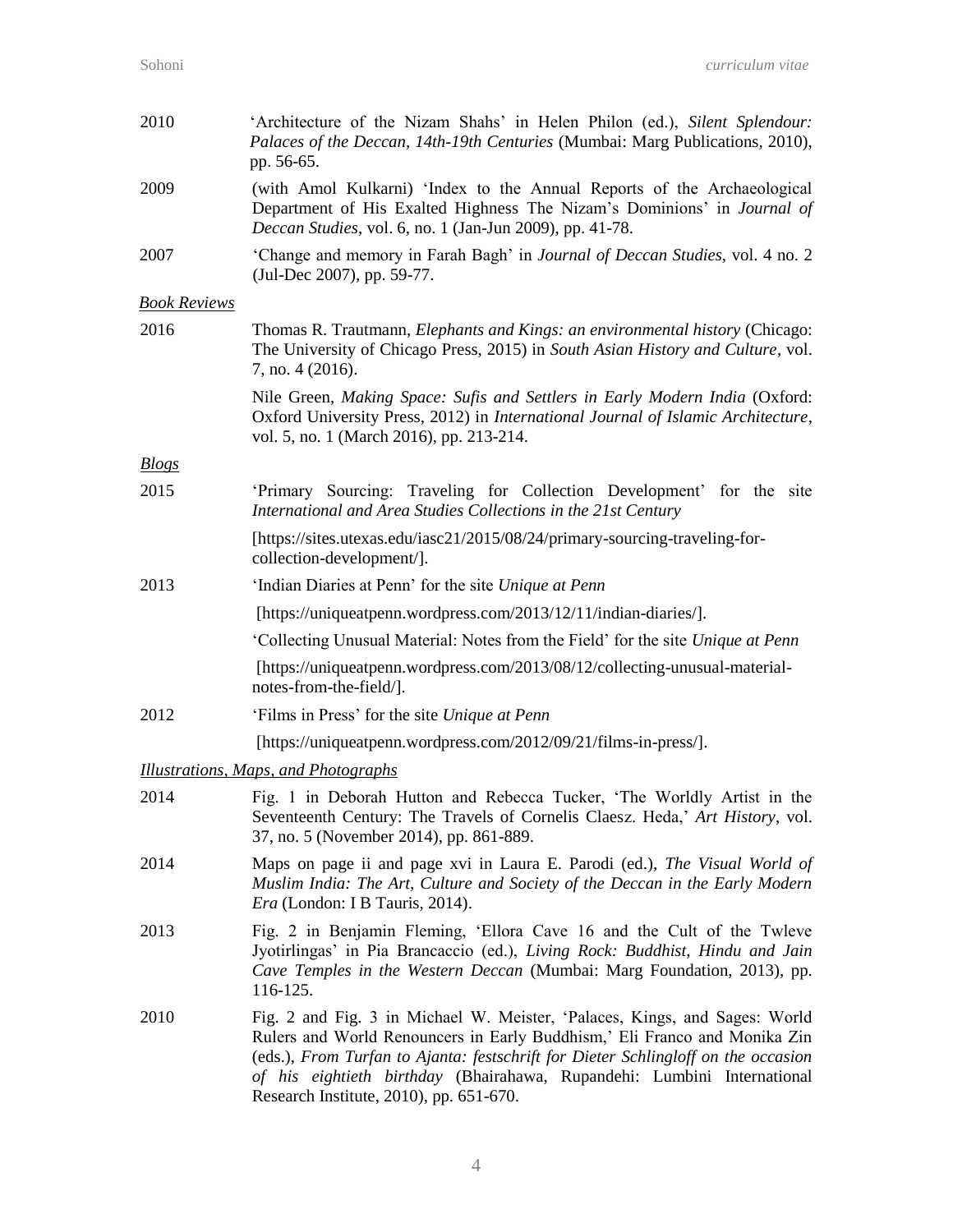#### *Non-reviewed essays*

1999 'Reflecting Trends in Architecture' Feature article in *The Times of India.* Pune, Real Estate Supplement, March 1999.

### CONFERENCES, INVITED TALKS AND LECTURES

#### *Academic*

- Feb 2017 'Building archives: the architectural record' at the conference *Archives in South Asia*, Department of South Asia Studies, University of Pennsylvania, Philadelphia, PA.
- Jan 2017 'Non-issue of coinage: Bahamani successor states and coinage', Deccan Heritage Foundation (India) Mirella Petteni Haggiag annual lecture, Hyderabad.

'Material Culture in the Early Modern Deccan', a series of three lectures in Islamic Aesthetics [(i) Palaces and Cities of the northern Deccan : Design and Function (ii) Symbols and Symbolism : Shapes, Forms and Fashions (iii) The Scale of Cultural Production : From Coins to Cities] at Jnanapravaha, Mumbai.

'Temples and Mosques: Reading Regional Construction Practices', Deccan Heritage Foundation (India) Mirella Petteni Haggiag annual lecture, Mumbai.

'Persian-Marathi bilingual inscriptions' at the *17th International Conference on Maharashtra: Language and Power*, at The University of Chicago Center, New Delhi.

- Jun 2016 'The Space of the Vernacular: Local beyond Languages, Religions, and Frontiers' on the panel Other Horizons: Geographicities in South Asia at the *AAS-in-Asia Conference*, Doshisha University, Kyoto, Japan.
- Apr 2016 'Humans and Beasts: a collaborative technological unit' at the *Association of Asian Studies (AAS) Annual Conference*, Seattle WA.
- Mar 2016 'Squaring a circle: artisanal practices and architectural styles' at the *University of North Carolina South Asia Colloquium*, Chapel Hill NC.

'Projecting markets: Stephen Smith and the growth of rocket mail in India' at the North Carolina Central University, Durham NC.

- Jan 2016 'Continuities and Traces: Early Maratha Architecture and the Deccan Sultanates' at the *16th International Conference on Maharashtra: Culture and Society* (ICMCS), Dr. Babasaheb Ambedkar Marathwada University, Aurangabad.
- Dec 2015 'Privileging Medium over content' at the *Medieval-Renaissance Forum*, Yale University, New Haven CT.
- Oct 2015 'Scripting change: Marathi of a single type' at the *Annual Conference of the American Council for South Asia*, Madison WI.
- Jul 2015 'Morphological taxonomy: contextualizing a medieval temple' at the Indian Institute of Science Education and Research (IISER), Pune.
- May 2015 'Intangible and Invisible Traces: Maratha Elements in the Deccan Sultanates' at the symposium for the exhibition *Sultans of Deccan India, 1500–1700: Opulence and Fantasy*, Metropolitan Museum, New York NY.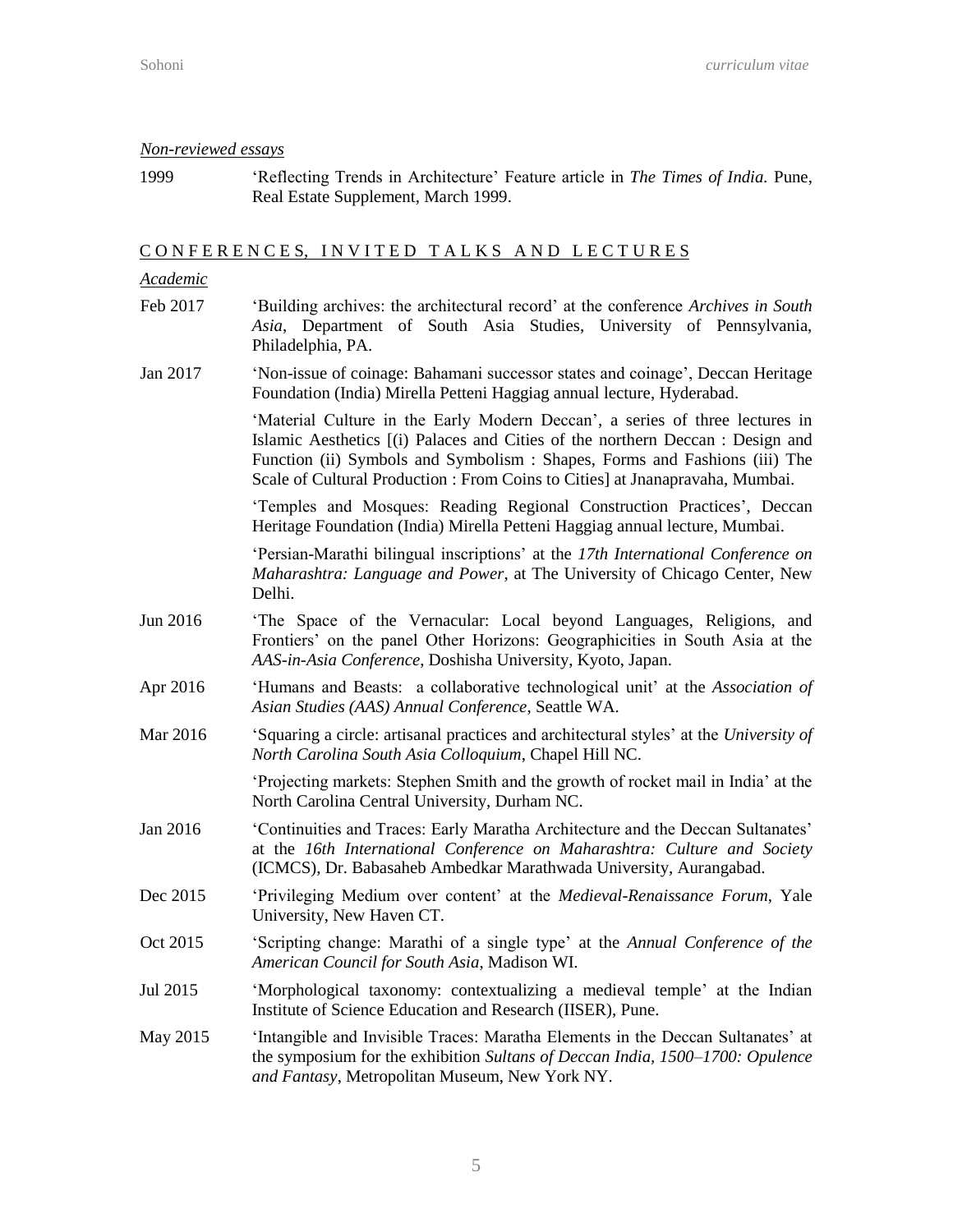Apr 2015 'Inter-cultural Transactions and Appropriations in Indo-Islamic Art and Architecture' at the National Endowment for Humanities funded *Bridging Cultures Program*, Community College of Philadelphia, Philadelphia PA. Jan 2015 'Temple Heritage and its History in Aurangabad region of the Deccan with special reference to the temple of Anwa' at the Colloquium *Medieval Temple Architecture in Aurangabad - Deccan: Continuity and change*, Dr. Babasaheb Ambedkar Marathwada University (in collaboration with Aurangabad History Society), Aurangabad. Oct 2014 'Vernacular religious literature not defined by language alone' at the preconference workshop - Vernacular Writing along the Islamic Frontiers of South and South-East Asia - *Annual Conference of the American Council for South Asia*, Madison WI. Apr 2014 'Exploring the cracks between design and construction: the temple at Anwa' at the conference *Chakshudana: Conversations on South Asian Art Celebrating Michael W. Meister*, University of Pennsylvania, Philadelphia PA. Oct 2013 *'*Paper Documents and Copper Plates: The Localization of Hegemonic Practices' at the *Annual Conference of the American Council for South Asia*, Madison WI. Apr 2012 'Spatial Strategies to Bridge Different Worlds: Bhonsale Family Mausolea and Muslim Royal Tombs' at the workshop *Jains, Muslims, and Hindus in the Medieval Deccan, c. 700-1700*, University of Pennsylvania, Philadelphia PA. Mar 2012 'Exploiting Slippage: Patronage, Building Technology, and Guilds' at *Masons at Work: The Center for Ancient Studies Annual Symposium*, University of Pennsylvania, Philadelphia PA. Jul 2011 'Issues in the Study of Islamic Architecture in the Deccan' at the VIT Vasantdada Patil College of Architecture, Pune. Mar 2011 'Impact of Gunpowder Technologies on Architecture in the Deccan' at the *Association of Asian Studies (AAS) Annual Conference*, Honolulu HI. 'Turning Paper into Copper: Authenticity and Forgeries, Fakes and Copies of Deccan Copper Plates' at the *South Asia Conference of the Pacific Northwest (SACPAN)*, University of Washington, Seattle WA. Feb 2011 'Agents of Construction: Recovering Architecture beyond Style' at the *Green College Members' Series*, University of British Columbia, Vancouver BC. Mar 2010 'Flow of Tradition: Indic Idealism and Persian Pragmatism' at the *Association of Asian Studies (AAS) Annual Conference*, Philadelphia PA. 'Limited Owners, True Custodians: The ASI and Problems with Early Modern Archaeology' at the *Yale Annual Workshop on South Asian Archaeology*, New Haven CT. Oct 2009 'Gardens and Pavilions: Palaces of the Nizam Shahs' at the *Annual Conference on South Asia*, Madison WI. Jul 2008 'The Legal Aspects of Conservation in India' at the seminar *Development and Conservation of the Architectural Heritage in India - Approaches and Methods*, University of Oxford. 'Medieval and Early Modern Chaul' at the conference *Art, Patronage and Society in the Muslim Deccan from the Fourteenth Century to the Present Day,*

6

St Antony's College, University of Oxford.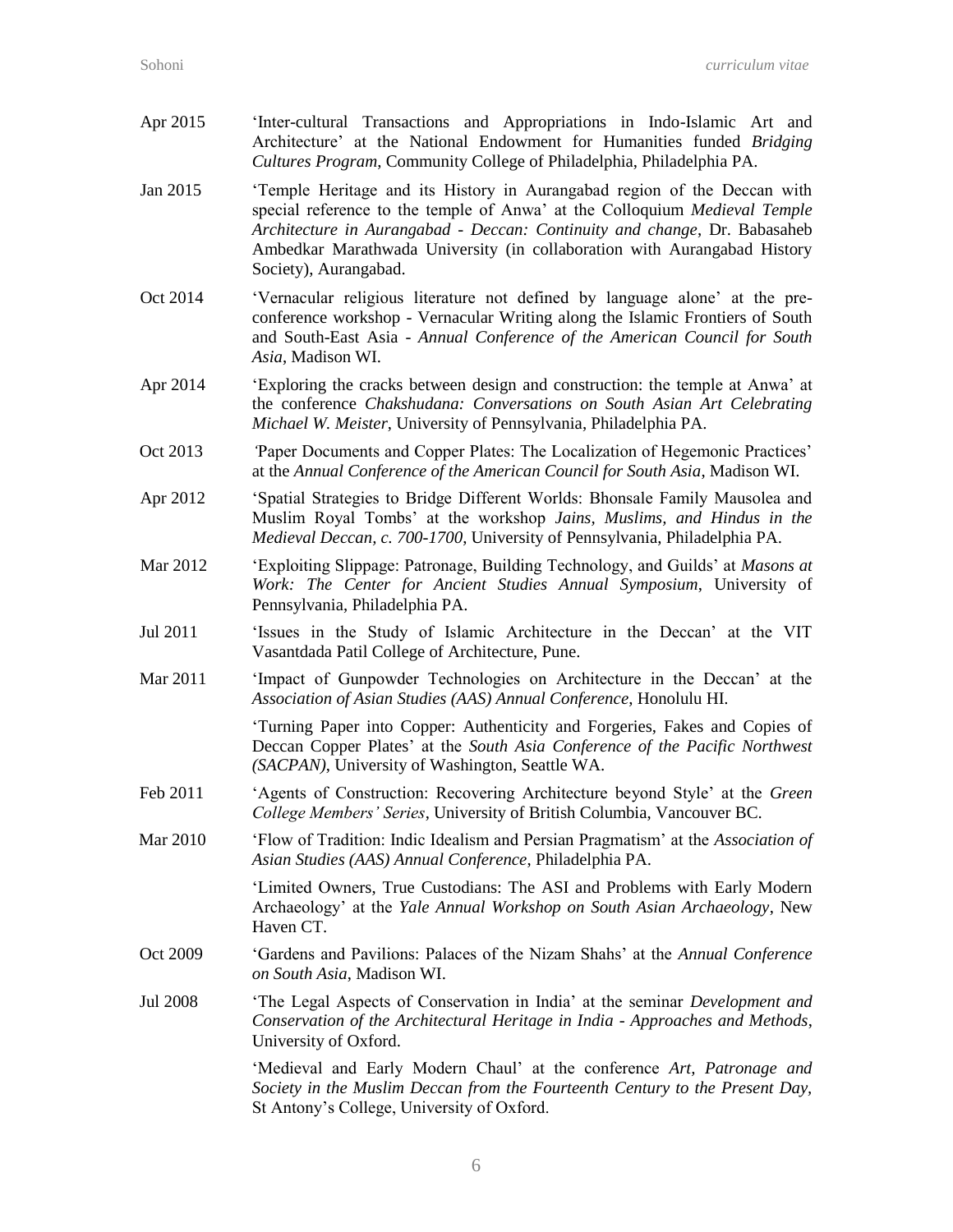| Feb 2008       | 'Local Idioms and Global Designs' Colloquium Series, Department of History of<br>Art, University of Pennsylvania, Philadelphia PA.                                                                                                                                                        |
|----------------|-------------------------------------------------------------------------------------------------------------------------------------------------------------------------------------------------------------------------------------------------------------------------------------------|
| Jan 2007       | 'Gardens of the Nizam Shahs' at the conference Fragrance, Symmetry and Light:<br>The history of gardens and garden culture in the Deccan, Central University of<br>Hyderabad (in collaboration with SOAS, University of London), Hyderabad.                                               |
| Extra-academic |                                                                                                                                                                                                                                                                                           |
| Feb 2017       | 'Collection Development and Management: Physical collections in a digital<br>world' at LIFE 2017: National Conference on Library Innovations for<br><i>Excellence</i> , Indian Institute of Science Education and Research, Pune.                                                         |
| Jul 2016       | 'Global Arts: Expanding Access in a Shrinking World' at The Teachers' Summer<br>Institute 2016 - Using the Arts to Teach Global History, Happenings and<br>Heritage, National Resource Centers Summer Institute, Perry World House,<br>University of Pennsylvania, Philadelphia PA.       |
|                | 'Education and Medicine: The Philadelphia-South Asia Connection' for teachers<br>from the School District of Philadelphia Curriculum Office, Philadelphia PA.                                                                                                                             |
| Jan 2016       | 'Ahmadnagar and its monuments' Public Lecture arranged by the Meher<br>Pilgrims's Retreat in Meherabad.                                                                                                                                                                                   |
| Jul 2015       | 'Introduction to South Asian history and culture' at the Global Education<br>Workshop at Camden County College, Blackwood Campus NJ.                                                                                                                                                      |
| Jul 2015       | 'History of Architectural Practices in India' at The Teachers' Summer Institute<br>2015 - Transnational Experiences: Engaging with World Heritage, National<br>Resource Centers Summer Institute, University of Pennsylvania, Philadelphia<br>PA.                                         |
| Jul 2013       | 'Library Resources for Teachers' Education Resources Panel, Summer Teachers'<br>Institute 2013 - No longer the other: Integrating Gender in a Global Curriculum,<br>National Resource Centers Summer Institute, University of Pennsylvania,<br>Philadelphia PA.                           |
| Jan 2012       | 'History of the South Asia Collections at the University of Pennsylvania' at the<br>Annual Meeting of the Oriental Club of Philadelphia, Philadelphia PA.                                                                                                                                 |
| Sep 2011       | 'South Asia Holdings in the Libraries: Issues and Directions' Colloquium Series,<br>Department of South Asia Studies, University of Pennsylvania, Philadelphia PA.                                                                                                                        |
| Nov 2006       | 'The Relevance of Ahmadnagar for Historic Tourism in the Deccan' Public<br>lecture in Marathi at the District Collector's office, organised by the Jaihind<br>Yuva Manch, presided over by the District Collector, the Municipal<br>Commissioner and the Mayor of Ahmadnagar, Ahmadnagar. |

#### L A N G U A G E S

Marathi (native), Hindi (native), Urdu (native), Persian (fluent), German (intermediate), Sanskrit (intermediate), Indonesian (basic)

## OTHER PROFESSIONAL EXPERIENCE

2013 Sub-reviewer, for the Aga Khan Architectural Award, to assess and review three past award-winning projects in India. *Projects reviewed were Lepers' Hospital, Chopda, Slum networking, Indore, and Aranya, Indore.*